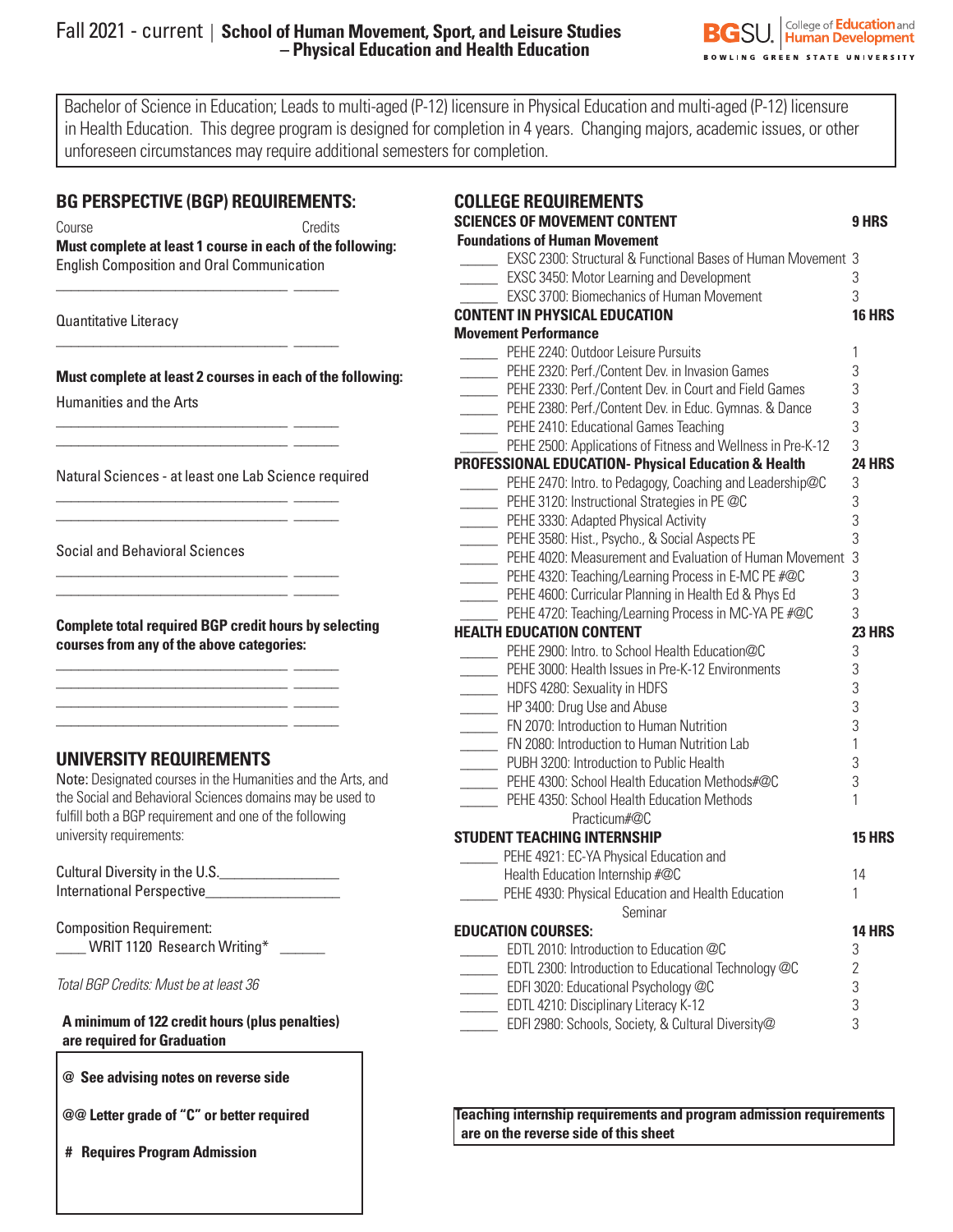**NOTE: Undergraduate students and degree-holders seeking initial licensure must meet all specified requirements, including satisfactory completion of required OAE Exams.**

# **ADVISING NOTES**

- (1) From the MyBgsu webpage, click on the "My Degree Audit" link to access your degree audit.
- (2) Meet with your advisor at least once each semester. Bring your checksheet and degree audit to all appointments. Check CANVAS (MyBGSU) for name of advisor and other important information.
- (3) PSYC 1010 is a prerequisite for EDFI 3020 and may be used to fulfill a BG Perspective requirement.
- (4) EDFI 2980 is a required education course and may also be used as a Cultural Diversity elective and Social and Behavioral Science elective in BG Perspective.
- (5) PSYC 1010 is a prerequisite to EDFI 3020 and also a Natural Sciences elective.
- (6) EDFI 3020 must be taken with one of PEHE 4320, 4350, 4720
- (7) PEHE 4300, 4320, 4350, 4720, 4921, and 4930 require PEHE program admission.
- (8) All required PEHE courses must be taken for a letter grade (i.e., no S/U credits).
- (9) Application for PEHE 4921student teaching internship is completed online in a semester prior to internship.
- (10) College core content requirements regarding Behavior Management and Technology are integrated throughout the PEHE major.
- (11) The following courses MUST be taken together as indicated (PEHE 4300 & 4350, PEHE 4921, & PEHE 4930).
- (12) The following courses should be taken in sequence: PEHE 2470, 2900, 3120, 4320, 4720.
- (13) BCI/FBI Background Check: All teacher education majors are required to have a current and valid BCI/FBI sent to the Office of Educator Preparation and Partnership (EPP) each year. It is best that these are completed at the end of the Spring semester each year to be valid for the entire following school year. Professional/Senior Year: A valid BCI/FBI check will be required to extend through the entire academic year and is due no later than July 1st to be eligible. This is also required when applying for licensure. Use the following address: Office of EPP, 101 Education Building, BGSU, Bowling Green, Ohio 43403, Attention: Michelle Fry.

## **PEHE PROGRAM ADMISSION REQUIREMENTS**

Apply in first week of semester when enrolled in PEHE 3120. Form from the HMSLS Program Office.

# **COLLEGE RETENTION REQUIREMENTS**

- Grade "C" or better in WRIT 1120
- Grade "C" or better in EDTL 2300
- Grade "C" or better in PEHE 2470 and PEHE 2900
- Accumulative GPA of at least 3.0
- **Measure of Academic Proficiency:** As part of College of EDHD's licensure and accrediation requirements BGSU must document each teacher candidate's academic proficiency on a nationally normed achievement measure for group average performance. By the end of your sophomore year when you apply for full admission into the Program, you will need to have the required score or higher from one of the following tests in Reading, Mathematics and Writing. You can use scores from different tests, i.e. Reading and Math from ACT and writing from Praxis CORE:

| <b>Reading Test</b>          | <b>Required Reading</b><br><b>Score</b> | <b>Mathematics Test</b> | <b>Required Math</b><br><b>Score</b> | <b>Writing Test</b>          | <b>Required Writing</b><br><b>Score</b> |
|------------------------------|-----------------------------------------|-------------------------|--------------------------------------|------------------------------|-----------------------------------------|
| <b>ACT</b> - Reading         | 21                                      | ACT - Math              |                                      | <b>ACT</b> - Writing         |                                         |
| SAT - Reading and<br>Writing | 540                                     | SAT - Math              | 532                                  | <b>SAT - Essay Writing</b>   |                                         |
| PRAXIS Core -<br>Reading     | 168                                     | Praxis Core - Math      | 162                                  | <b>Praxis Core - Writing</b> | 165                                     |

• **Professional Dispositions** are the personal attitude, values, beliefs, ethics and actions that create an environment of trust, learning, and growth in campus, school and community settings. Dispositions influence how others, including students, peers, colleagues, instructors, staff, supervisors, and community members, perceive and respond to candidates. Each candidate's disposition will be assessed each year of study, and remediated as needed.

### **PHYSICAL EDUCATION AND HEALTH EDUCATION PROGRAM REQUIREMENTS**

- Completion of a minimum of 15 PEHE credit hours at BGSU
- Completion of EXSC 2300 Functional and Structural Basis of Human Movement
- Minimum of five courses from Movement Performance category courses